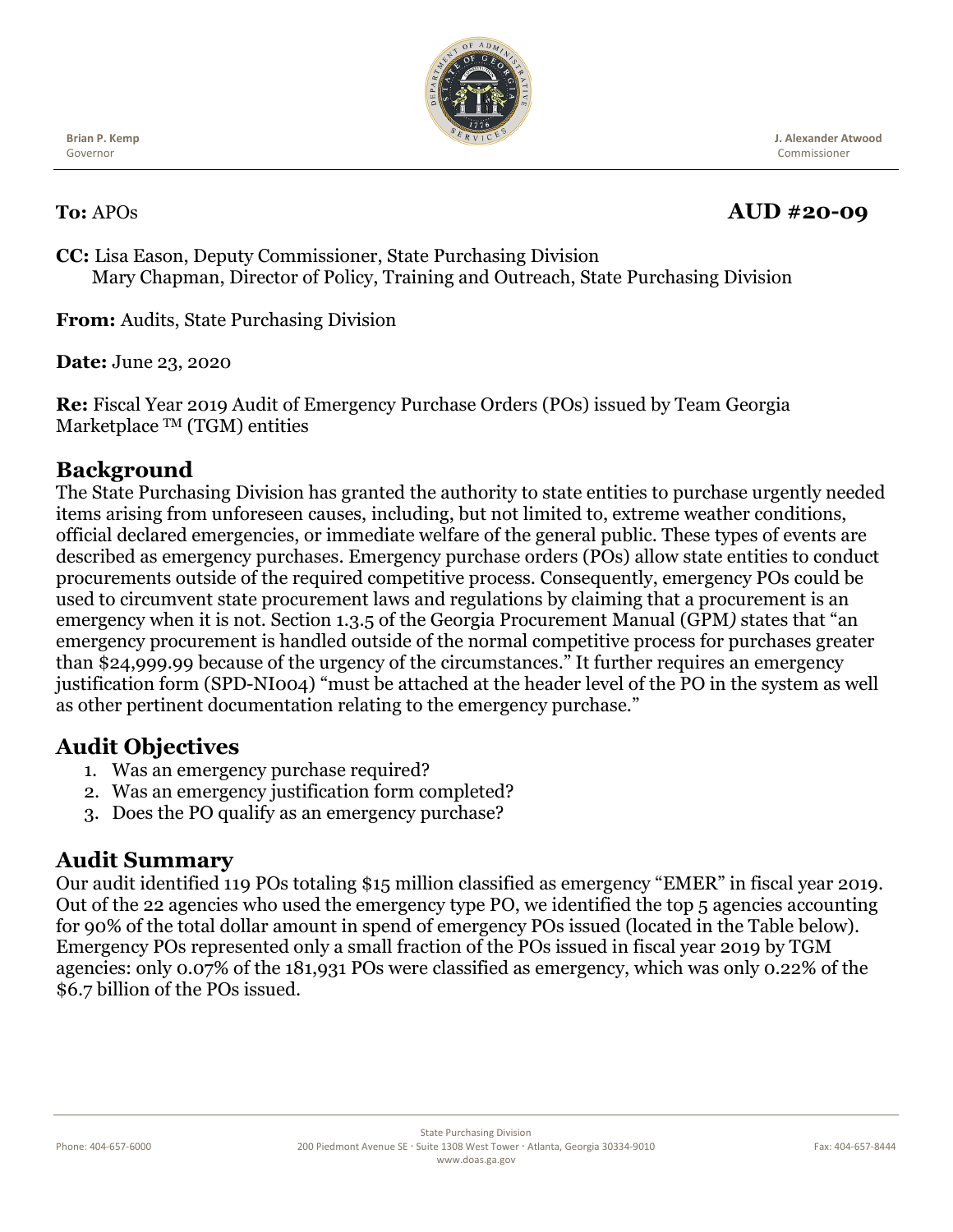| <b>Top 5 Entities</b>                                  | <b>PO</b> Amount | Percent | <b>PO Count</b> |
|--------------------------------------------------------|------------------|---------|-----------------|
| Governor, Office of the (a)                            | \$6,430,374      | 43%     |                 |
| Transportation, Department of                          | \$2,309,812      | 15%     | 16              |
| Corrections, Department of                             | \$2,216,067      | 15%     | 27              |
| Natural Resources, Department of                       | \$1,896,625      | 13%     | 12              |
| Georgia Piedmont Technical College                     | \$624,827        | 4%      | 2               |
| Source: PeopleSoft query TGM_0EPO019D_PO_SPEND_BY_DATE |                  |         |                 |
| <b>Notes</b>                                           |                  |         |                 |

(a) These were done by the Georgia Emergency Management and Homeland Security Agency, which is administratively attached to the Office of the Governor.

## **Audit Findings**

Using the requirements from the GPM and state law as guidance, the audit identified:

- 1. Forty-seven (40%) of the 119 POs classified as emergencies were less than \$24,999.99 and were not required to be coded as emergencies. Of the 72 POs greater than \$24,999.99; 11 were with the Georgia Department of Transportation (GDOT). The GDOT POs involved work covered under Title 32 of the Official Code of Georgia Annotated (O.C.G.A.). Procurement under this title of the O.C.G.A. is exempt from the State Purchasing Act and does not fall under the purview of DOAS. As a result, an emergency justification form was not required for these POs.
- 2. Twelve (20%) of the remaining 61 POs did not have an emergency justification form attached to the PO, and we inquired with the respective state entities.
	- a. Nine POs without an emergency justification were with the Office of the Governor. These POs involved work under the Georgia Emergency and Homeland Security Agency (GEMA). We contacted the agency purchasing officer and the emergency justification forms will be submitted for future purchase orders coded as emergencies for GEMA.
	- b. We contacted the three remaining state entities regarding the emergency justification form.
		- Two submitted the emergency justification forms.
		- The remaining state entity did not provide the emergency justification form. The PO was issued to replace a HVAC system. The state entity obtained two quotes to replace the broken system.

#### **Recommendations**

- 1. We have met with the Agency Procurement Officer (APO) at the Georgia Department of Transportation regarding emergency POs, which are exempt under the State Purchasing Act. The APO has agreed to label such emergencies as Title 32 emergencies in the PO reference field to indicate they are not under the purview of DOAS.
- 2. To promote efficiency across the enterprise the audit team recommends to state entities that the SPD-NI004 and any other supporting documentation be uploaded as a single PDF document at the header<sup>[1](#page-1-0)</sup> level of the PO rather than each separate document being attached individually to the PO.

<span id="page-1-0"></span><sup>1</sup> For purchasing systems where access to the header is limited or restricted, the documentation should be attached in an available PO Reference field.